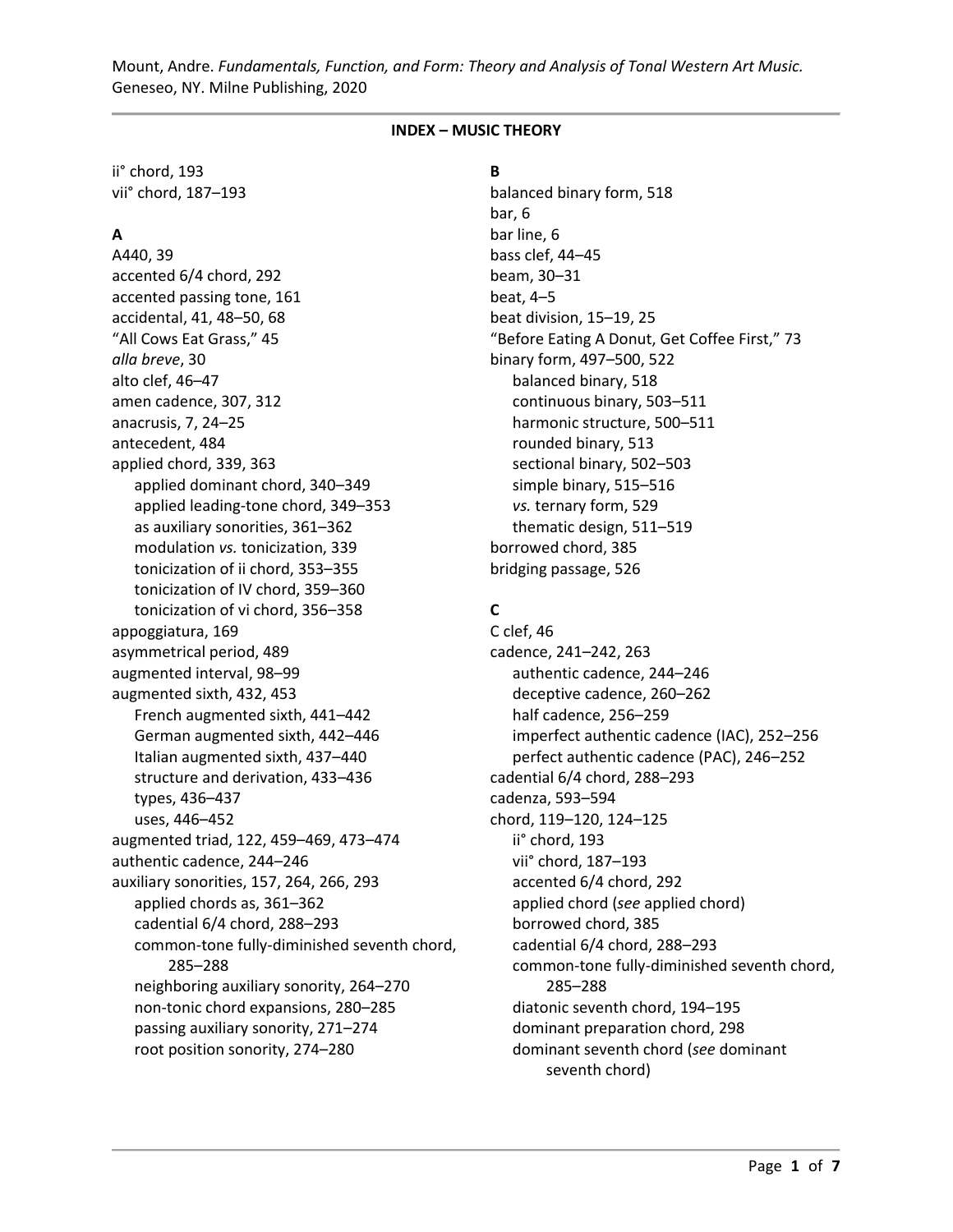fully-diminished seventh chord (*see* fully-diminished seventh chord) major-minor seventh chord, 196 Neapolitan chord (*see* Neapolitan chord) pivot-chord modulation, 366–369, 373 pre-dominant chord, 298 seventh chord (*see* seventh chord) slash chord system, 130 subdominant seventh chord, 203–204 supertonic seventh chord, 201–203 chromatic pre-dominant, 454–458 circle of fifths, 81, 87 major keys and, 81–85 minor keys and, 85–86 clef, 43 alto clef, 46–47 bass clef, 44–45 C clef, 46 F clef, 44 G clef, 43 tenor clef, 46–47 treble clef, 43 closing theme, 562 C-major scale, 54 coda, 522 codetta, 563 common time, 30 common-tone fully-diminished seventh chord, 285–288 composite, 182 composite ternary form, 542 compound duple meter, 19 compound interval, 93 compound meter, 18, 25, 32–37 compound rondo, 558 compound ternary form, 540–542 compound triple meter, 24 concerto form, 593 consequent, 484 consonant interval, 95–96 continuation, 479 continuous binary form, 503–511 contrasting period, 485–486 courtesy accidental, 50, 68 cut time, 30

## **D**

Da Capo al Fine, 533 da capo aria, 533 deceptive cadence, 260–262 descending-fifth sequence, 316–324 development, 561, 563–564 developmental passage, 565 diatonic minor scale, 63–64, 180 diatonic seventh chord, 194–195 diminished fifth, 187–188 diminished interval, 98–99 diminished triad, 121–122 direct modulation, 365–366 dissonant interval, 95–96 do-based minor, 79 dominant (D) function, 240–244 dominant preparation chord, 298 dominant seventh chord, 196, 206, 215–216, 226–227 altered, 469–473 construction, 206–207 inversions, 211–213 leading tone resolutions, 214–215 tendency tones, 207–210 dotted note, 11–12 dotted rest, 12 double dotted note, 12 double exposition form, 593 double mixture, 408–411 double period, 491–495 doubly augmented interval, 100 doubly diminished interval, 100 duple meter, 6, 15–16, 25 dynamics, 38

## **E**

eighth note, 8–9 eighth-note rest, 10–11 enharmonic, 42, 50, 52 escape tone (échappée), 168 "Every Good Boy Does Fine," 44 exposition, 561–563 expository passage, 565

# **F**

"F A C E," 44 F clef, 44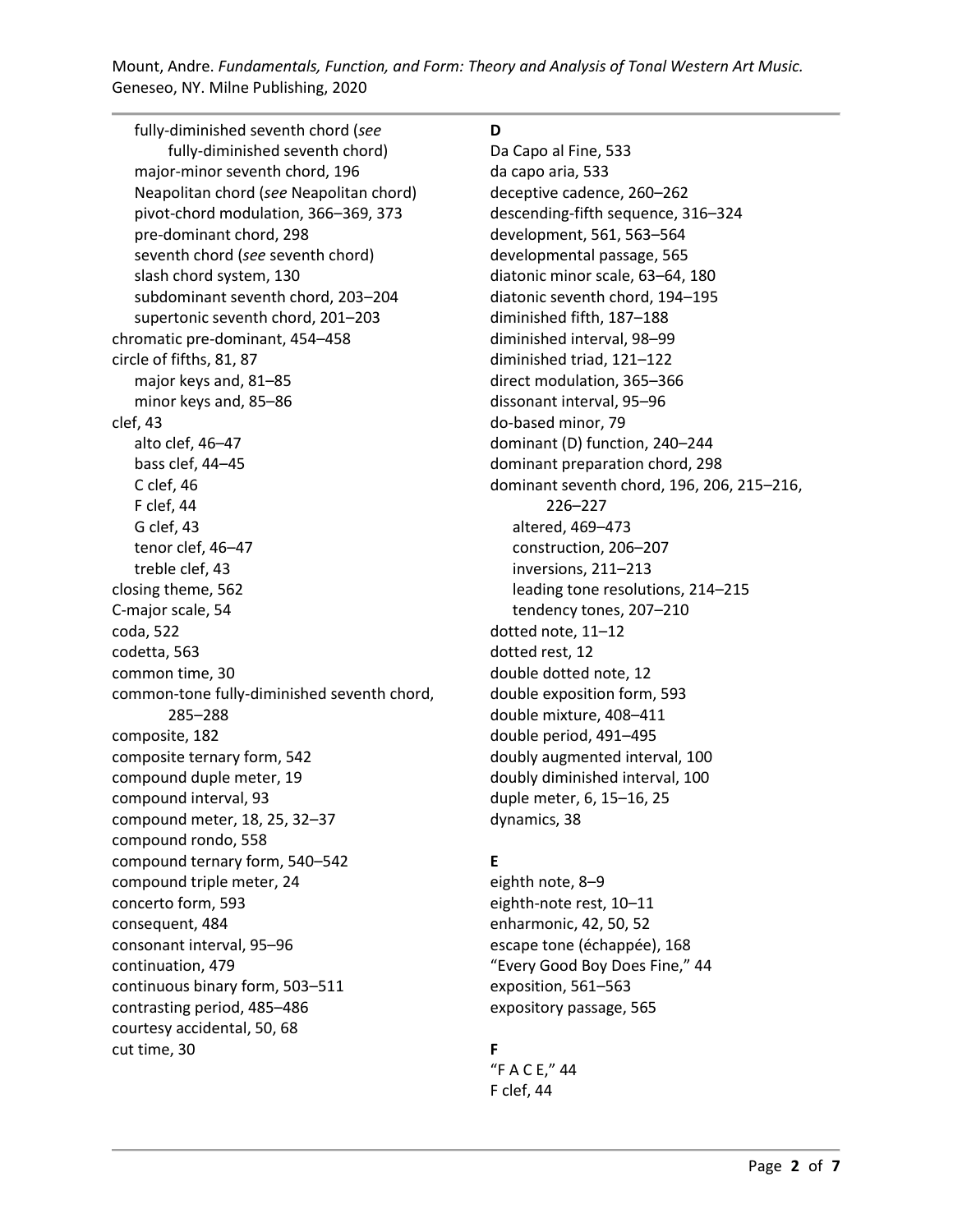false recapitulation, 591–592 "Fat Cats Go Down Alleys Eating Birds," 71 figured bass, 125–126, 229–231, 239 chromatic alterations, 235–236 intervals above the base, 231–234 Roman numeral analysis, 236–239 first movement form, 560 five-part rondo form, 558–559 flat key signature, 71–72 form, 477, 496 binary form (*see* binary form) concerto form, 593 double period, 491–495 period, 483–490 rondo form (*see* rondo form) sentence, 477–483 sonata form (*see* sonata form) sonata rondo form, 592–593 sonatina form, 592 ternary form (*see* ternary form) fragmentation, 479 French augmented sixth, 441–442 fully-diminished seventh chord, 195, 217, 228 character, 225–226 construction, 218–219 and dominant seventh chord, 226–227 resolution of, 219–224

# **G**

G clef, 43 German augmented sixth, 442–446 global tonic, 339 "Good Burritos Don't Fall Apart," 45 grand staff, 45

## **H**

half cadence, 256–259 half note, 8–9 half step, 56–58 harmonic function, 240–244, 262–263 harmonic interval, 91 harmonic minor scale, 182–184 home key, 339

### **I**

imperfect authentic cadence (IAC), 252–256 implied tonic, 339

intermediate harmonies, 298 interval, 40, 91, 104 augmented interval, 98–99 compound interval, 93 consonant interval, 95–96 diminished interval, 98–99 dissonant interval, 95–96 doubly augmented interval, 100 doubly diminished interval, 100 harmonic interval, 91 imperfect interval, 96 interval qualities, 95–100 interval size, 92–94, 100–101 inversion, 102–104 major interval, 96 melodic interval, 91 minor interval, 96 perfect interval, 96, 97 quality, 95–100 resultant interval, 149 simple interval, 93 size, 91–94 size in semitones, 100–101 interval progression, four voices, 147, 156 analysis of, 154–156 I-V-I progression, 147–150 IV-V progression, 151–154 interval progression, three voices, 133, 134, 145–146, 156 analysis of, 145–146 root motion by fifth, 135–141 root motion by step, 143–145 root motion by third, 142–143 interval progression, two voices, 106–107, 117 contrary motion, 111–115 oblique motion, 117 parallel motion, 108–111 introduction, 519–520 introductory passage, 565 inversion, 102–104 inverted triad, 124–125 Italian augmented sixth, 437–440

## **K**

key and key signature, 65–66, 74, 75, 80 flat key signature, 71–73, 78 major key and key signature, 66–68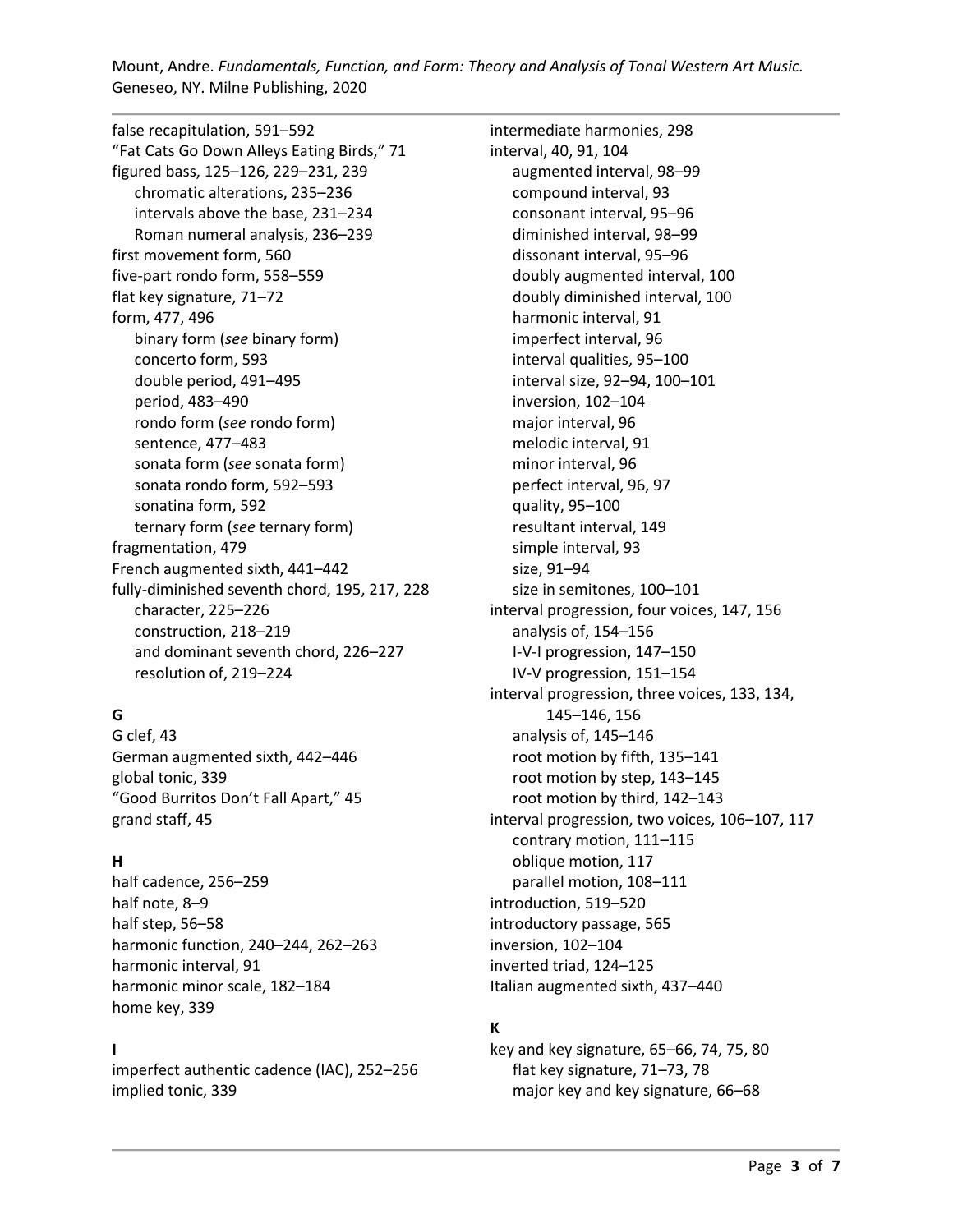minor key and key signature, 75–78, 80 parallel and relative keys, 78–79 sharp key signature, 70–71, 77 writing a key signature, 69–74 keynote, 54, 55

### **L**

la-based minor, 79 leading-tone seventh chord. *See* fully-diminished seventh chord ledger lines, 43 linear intervallic pattern (LIP), 316, 324

#### **M**

major interval, 96 major key, 66 major key signature, 67–69 major-minor seventh chord, 196 major scale, 53–54, 62. *See also* minor scale C-major scale, 54 parallel major scale, 63–64, 78 pitch relations, 55–58 scale degree, 55–58, 62 scale degree label, 60–62 scale degree name, 60, 61, 62 scale degree number, 60, 62 solfège syllable, 60, 61 spelling, 54–55 major triad, 120–121 measure, 6 measure line, 6 medial caesura, 562 melodic interval, 91 melodic minor scale, 184–186 Menuetto da capo, 540 meter, 3, 6–8, 13–14 beat, 4–5 compound duple meter, 19 compound meter, 18, 25, 32–37 compound triple meter, 24 meter signature, 27–28 notation, 11–13 note and rest durations, 8–10 quadruple meter, 7–8, 25 simple duple meter, 19, 27 simple meter, 17, 25, 26–31 simple quadruple meter, 22

simple triple meter, 23 triple meter, 6–7, 25 middle C, 40 minor interval, 96 minor key, 75–77 minor key signature, 77–78 minor scale, 63–64, 180. *See also* major scale harmonic minor, 182–184 melodic minor, 184–186 parallel minor scale, 63–64, 78 seventh scale degree, 180–182 minor triad, 120–121 mixture, 383–384, 400, 401, 413 and basic interval progressions, 394–396 double mixture, 408–411 labelling, 385–388 in major keys, 388–392 in minor keys, 392–393 and modulation, 396–400 nature of, 384–385 Neapolitan chord, 412–413 Roman numerals and, 401–403 secondary mixture, 403–407 simple mixture, 401–403 modulating period, 487 modulation, 339, 364, 382 common modulations, 369–370 direct modulation, 365–366 to distant keys, 380–382 from major keys, 370–376 from minor keys, 376–380 and mixture, 396–400 pivot-chord modulation, 366–369, 373 techniques of, 365–369 tonicization *vs.* modulation, 364 mono-thematic sonata form, 562 motive, 478–479

## **N**

Nashville number system, 130 natural minor scale, 63–64, 180 natural triad, 122–124 Neapolitan chord, 412–413, 414, 431 function, 423–424 N5/3 chord, 423 origin and structure, 415–423 tonicizing, 429–430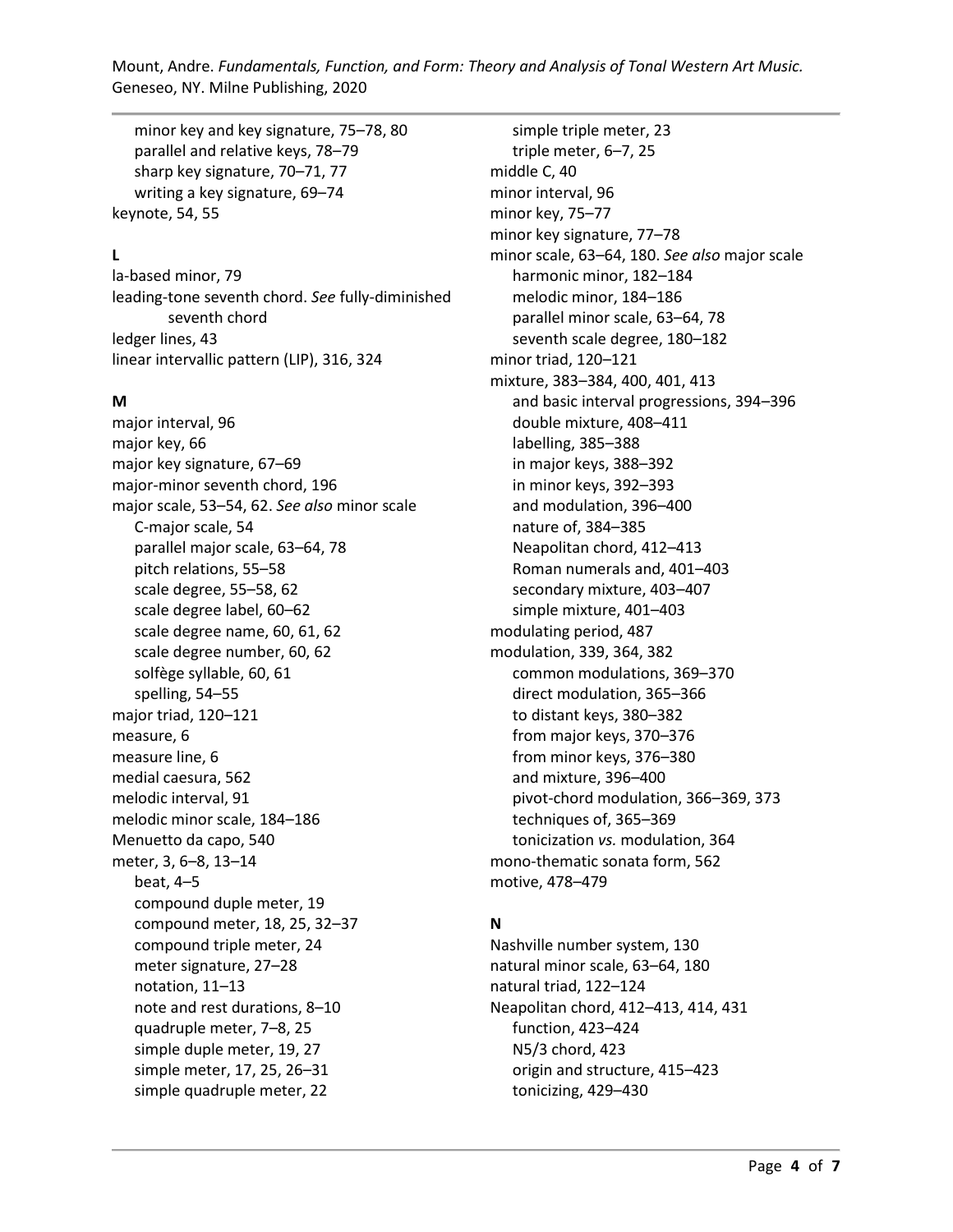voice-leading and context, 424–428 neighboring auxiliary sonority, 264–270 nonharmonic tone, 157, 179 accented passing tone, 161–162 anticipation, 169, 176–178 appoggiatura, 169 double neighbor tone (neighbor group), 166 escape tone (échappée), 168 incomplete neighbor tone, 166–169 lower neighbor tone, 163–164 neighbor tone, 162–166 passing tone, 157–162 retardation, 174 suspension, 169–174 upper neighbor tone, 163–164 note dotted note, 11–12 double-dotted note, 12 eighth note, 8–9 half note, 8–9 quarter note, 8–9 sixteenth note, 8–9 thirty-second note, 8–9 whole note, 8–9

## **O**

octave, 40–41

## **P**

PAC (perfect authentic cadence), 246–252 parallel keys, 78–79 parallel major scale, 63–64, 78 parallel minor scale, 63–64, 78 parallel period, 485 parallel scales, 63–64, 78 passing auxiliary sonority, 271–274 passing tone, 157–162 perfect authentic cadence (PAC), 246–252 perfect interval, 96, 97 period, 483–490 phrase, 241–242, 263, 477–478, 496 Phrygian II, 419 Picardy third, 309, 380 pickup measure, 24 pitch, 38, 52 frequency, 38–39 pitch name, 39–42

scientific pitch notation, 51–52 staff notation, 43–51 pivot-chord modulation, 366–369, 373 plagal cadence, 312 polyphony, 106–107 post-tonal, 411 pre-dominant chord, 298 pre-dominant (PD) function, 294–296, 297–302, 312 common harmonic progressions, 310–312 phrases, tonic and dominant, 296–297 plagal cadence, 306–309 tonal phrase model, 302–306 pre-dominant harmony, 289 presentation, 479 primary theme area, 562 pseudo-tonic, 339–340

# **Q**

quadruple meter, 7–8, 25 quarter note, 8–9

### **R**

recapitulation, 561, 564 reference sonority, 264 relative keys, 78–79 reprise, 500 rest, 10–11 dotted rest, 12 eighth-note rest, 10–11 sixteenth-note rest, 10–11 thirty-second-note rest, 11 resultant interval, 149 retardation, 174 rhythm, 3, 13–14 beat, 4–5 notation, 11–13 note and rest durations, 8–10 ritornello section, 539–540 Roman numeral system, 128–131, 236–239, 401–403 rondo form, 543–548, 559 analysis of, 549–552, 553–558 compound rondo, 558 five-part rondo, 558–559 seven-part rondo, 548, 552, 559 root position auxiliary sonority, 274–280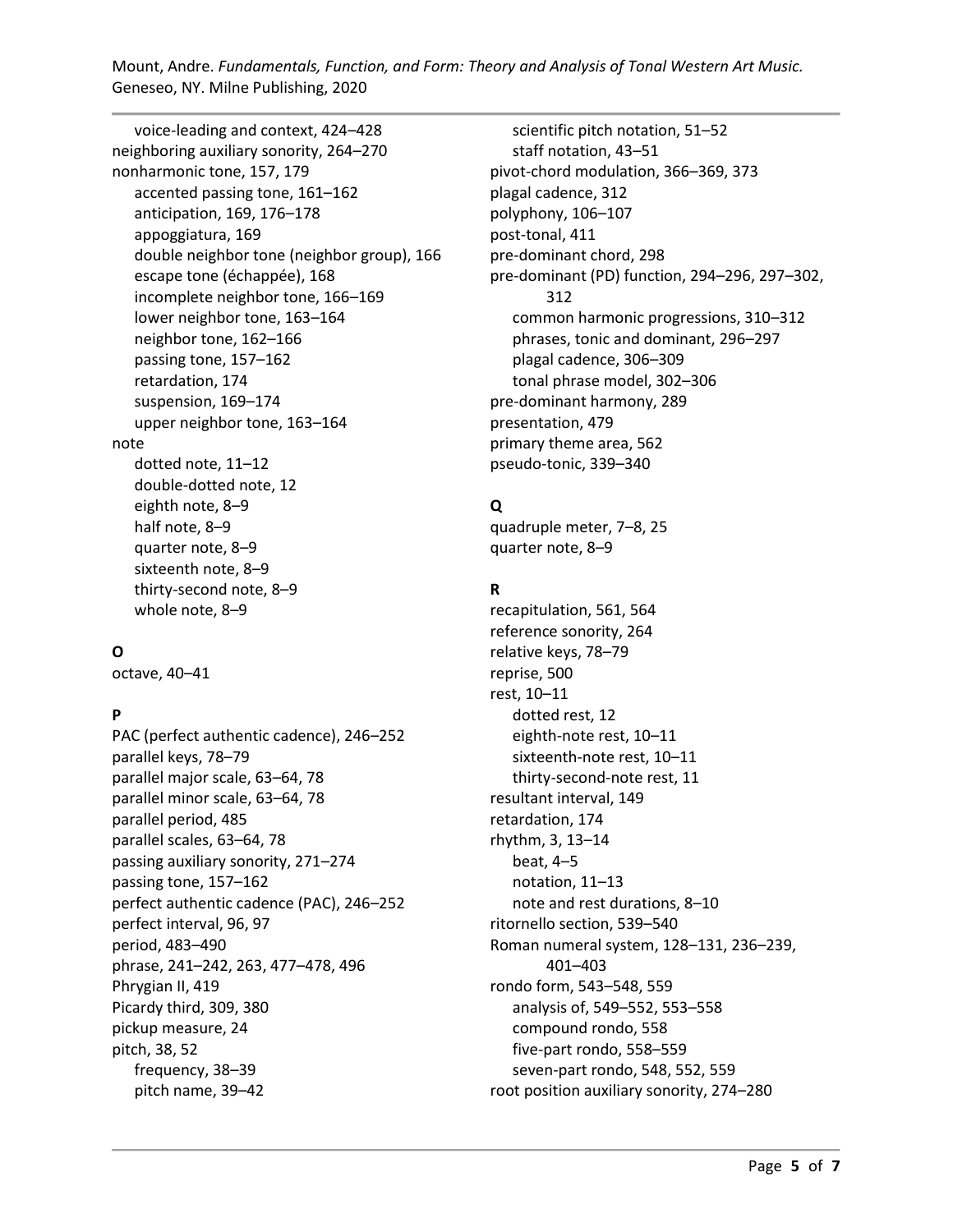root position triad, 124–125 rounded binary form, 513

#### **S**

SATB ("soprano-alto-tenor-bass"), 46 scale, 53. *See also* major scale; minor scale scale degree, 55–58, 62 scale degree label, 60–62 scale degree name, 60, 61, 62 scale degree number, 60, 62 scientific pitch notation, 51–52 secondary dominant, 340 secondary mixture, 403–407 secondary theme area, 562 secondary theme group, 562 sectional binary form, 502–503 semitone, 41 sentence, 477–483 sequence, 313–314, 324, 336 ascending-fifth sequence, 333–336 based on seconds, 326–329, 330–333 based on thirds, 326–329 descending-fifth sequence, 316–324 labeling, 325–326 in minor keys, 319 nature of, 315–316 seven-part rondo form, 548, 552, 559 seventh chord, 194, 204–205 construction and types, 194–196 dominant seventh chord (*see* dominant seventh chord) fully-diminished seventh chord (*see* fully-diminished seventh chord) inversions, 196–197 major-minor seventh chord, 196 preparation and resolution, 198–201 subdominant seventh chord, 203–204 supertonic seventh chord, 201–203 seventh scale degree in minor, 180–182 sharp key signature, 70–71 simple binary form, 515–516 simple duple meter, 19, 20–21, 27 simple duple time, 29 simple interval, 93 simple meter, 17, 25, 26–31 simple mixture, 401–403 simple quadruple meter, 22

simple quadruple time, 29 simple triple meter, 23 simple triple time, 29 sixteenth note, 8–9 sixteenth-note rest, 10–11 slash chord system, 130 slow-movement form, 592 slur, 13 solfège syllable, 60, 61 sonata allegro form, 560 sonata form, 560, 594 alterations to, 591–594 analysis of, 565–575, 576–584, 585–591 development, 561, 563–564 exposition, 561–563 primary theme area, 562 recapitulation, 561, 564 secondary theme area, 562 structure, 560–561 terminology, 563 transition, 562 sonata rondo form, 592–593 sonatina form, 592 "soprano-alto-tenor-bass" (SATB), 46 staff, 43–45 step, 56 step progression, 143–145 subdominant area, 299 subdominant return, 592 subdominant seventh chord, 203–204 subtonic, 75 supertonic seventh chord, 201–203 suspension, 169–174

### **T**

T-D-T, 296–297 tempo, 8 temporary tonic, 339 tendency tone, 133–134 tenor clef, 46–47 terminative passage, 565 ternary form, 523–526, 558–559 analysis of, 528–529, 530–533, 534–539 *vs.* binary form, 529 compound ternary, 540–542 harmonic structure, 526–527 tetrachord, 57–58, 69